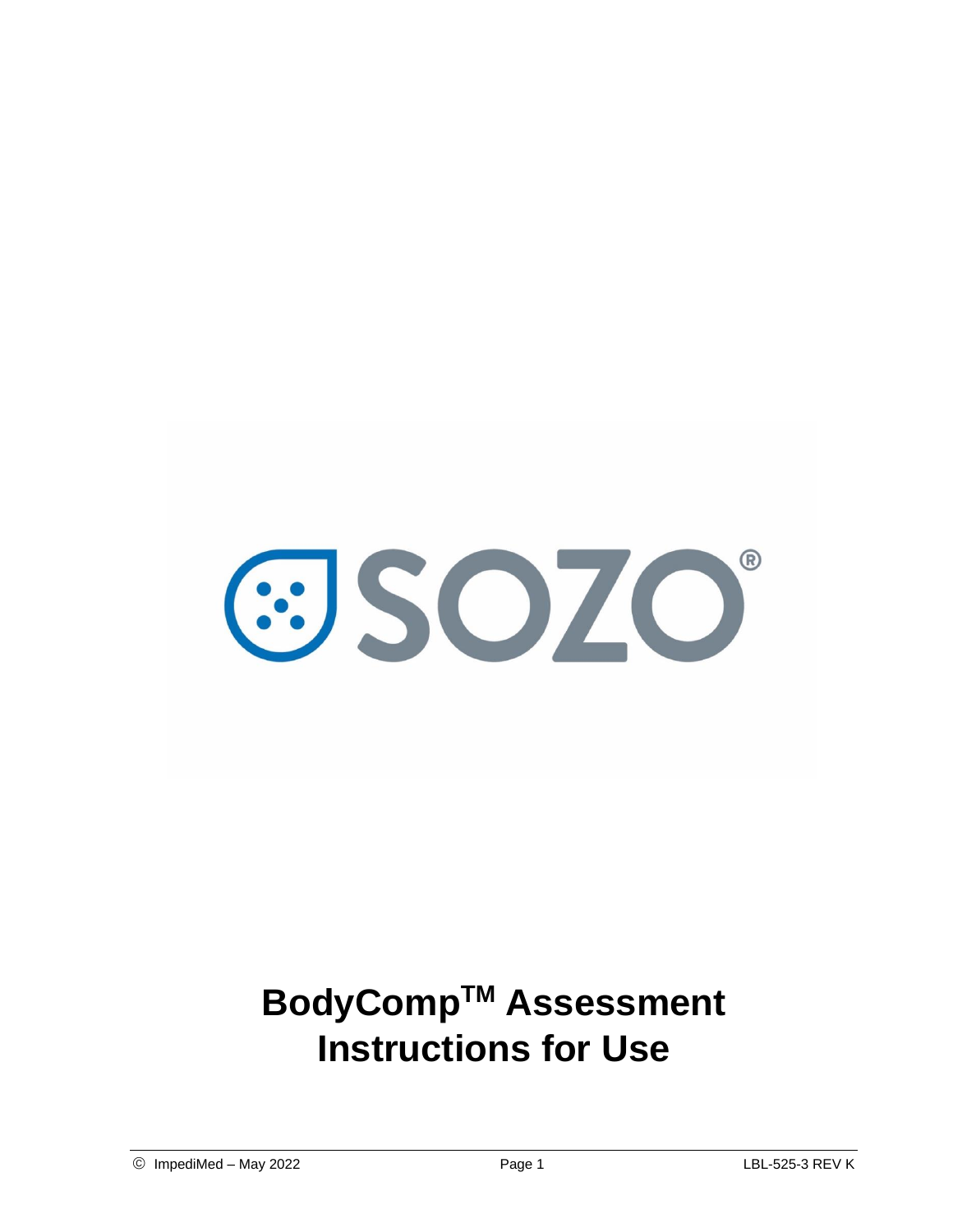

**ABN 65 089 705 144** ImpediMed Inc. 50 Parker Court Carlsbad, CA 92008

**ImpediMed Limited** Distributed in the United States by: Unit 1 5900 Pasteur Court, Suite 125 Pinkenba Qld 4008 (877) 247-0111 option 4 Australia [tsu@impedimed.com](mailto:tsu@impedimed.com)

| Phone:   | + 61 7 3860 3700          |
|----------|---------------------------|
| Fax:     | + 61 7 3260 1225          |
| Email:   | enquiries@impedimed.com   |
| Website: | http://www.impedimed.com/ |

For assistance with product set up please review the help videos at [https://www.impedimed.com.](https://www.impedimed.com/) For other assistance, or to report product issues, please contact ImpediMed U.S. by email at [tsu@impedimed.com](mailto:tsu@impedimed.com) or by phone at: + 877 247 0111 option 4.

 $EC$  | REP

MediMark Europe Sarl 11 rue Emile ZOLA, B.P. 2332, 38033 Grenoble Cedex 2 France



For EU Customers: All products at the end of their life may be returned to ImpediMed for recycling.

*For patent(s) and/or patent application(s) see:* https://www.impedimed.com/patents/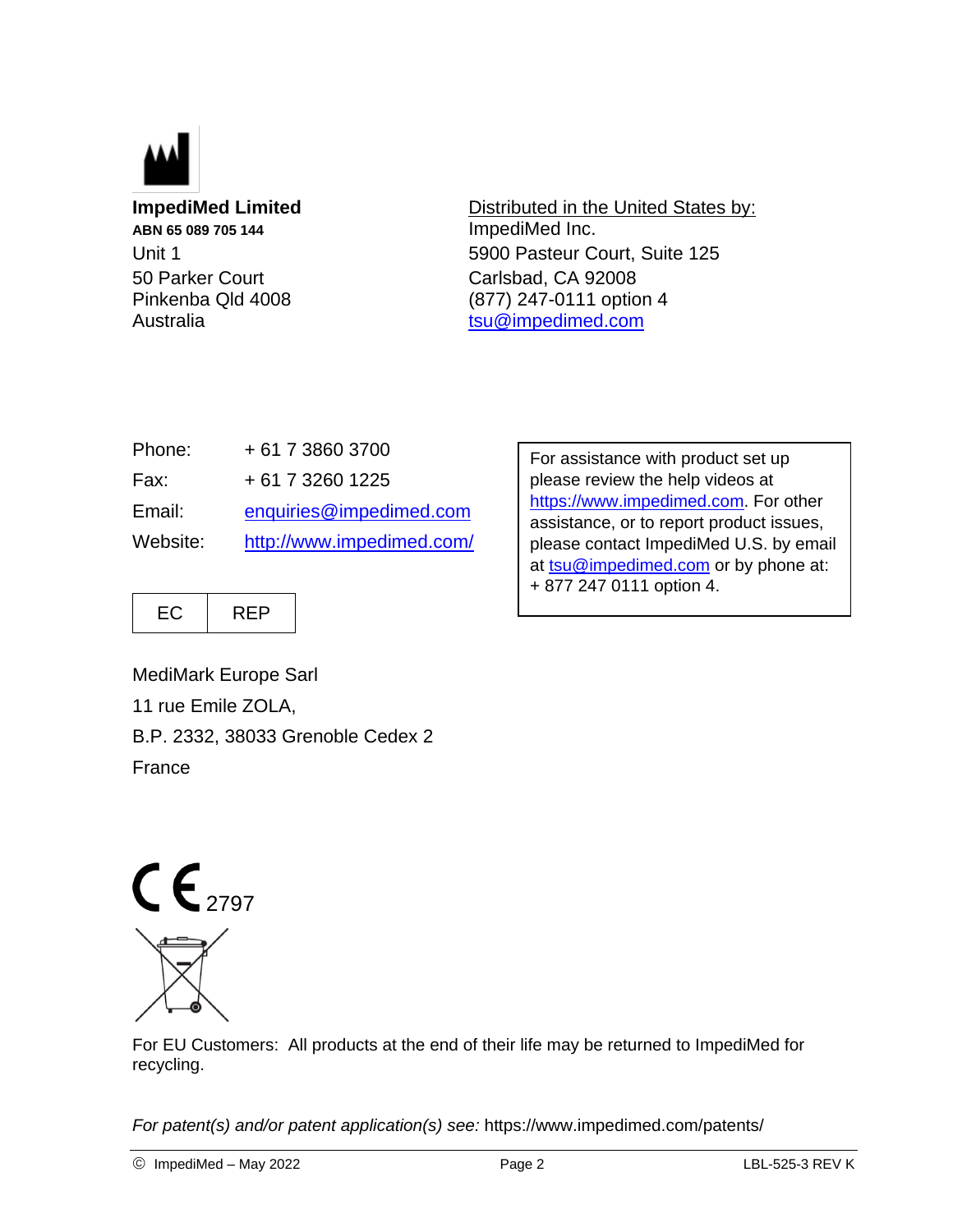## 1 BodyComp™ Analysis

#### **1.1 Indications for Use**

When using the SOZO device's Body Composition Analysis assessment module for fluid and tissue measurements, the following indications for use applies:

The SOZO system may be used to estimate the following body composition parameters in humans to track clinically relevant body composition parameters over time:

- Fat Mass (FM)
- Fat-free Mass (FFM)
- Total Body Water (TBW)
- Intracellular Fluid (ICF)
- Extracellular Fluid (ECF)
- Skeletal Muscle Mass (SMM)

The following outputs are also presented:

- Body Mass Index (BMI)
- Basal Metabolic Rate (BMR; based on Mifflin St. Jeor's algorithm) displayed in calories per day
- Protein and mineral (also known as 'dry lean mass') represents the content of a body that is not fat or fluid; calculated by subtracting total body water from fat-free mass.

Additionally, the SOZO device provides a Hydration Index (Hy-Dex®) Analysis, an estimation of the patient's hydration level compared to normal population data, as an indicator of hydration level. The Hy-Dex Analysis is only intended for use with healthy individuals and should not be used to monitor or treat any disease.

#### **1.2 Instructions for Use**

Ensure that you have read and understand the instructions for use in all sections of this User Guide. Also ensure that you have read and understand the instructions for use in the main User Guide, "SOZO System Instructions for Use," regarding setup, installation, patient preparation, review and interpretation of Cole plots, and use of the SOZOapp and MySOZO. All warnings, contraindications and precautions apply.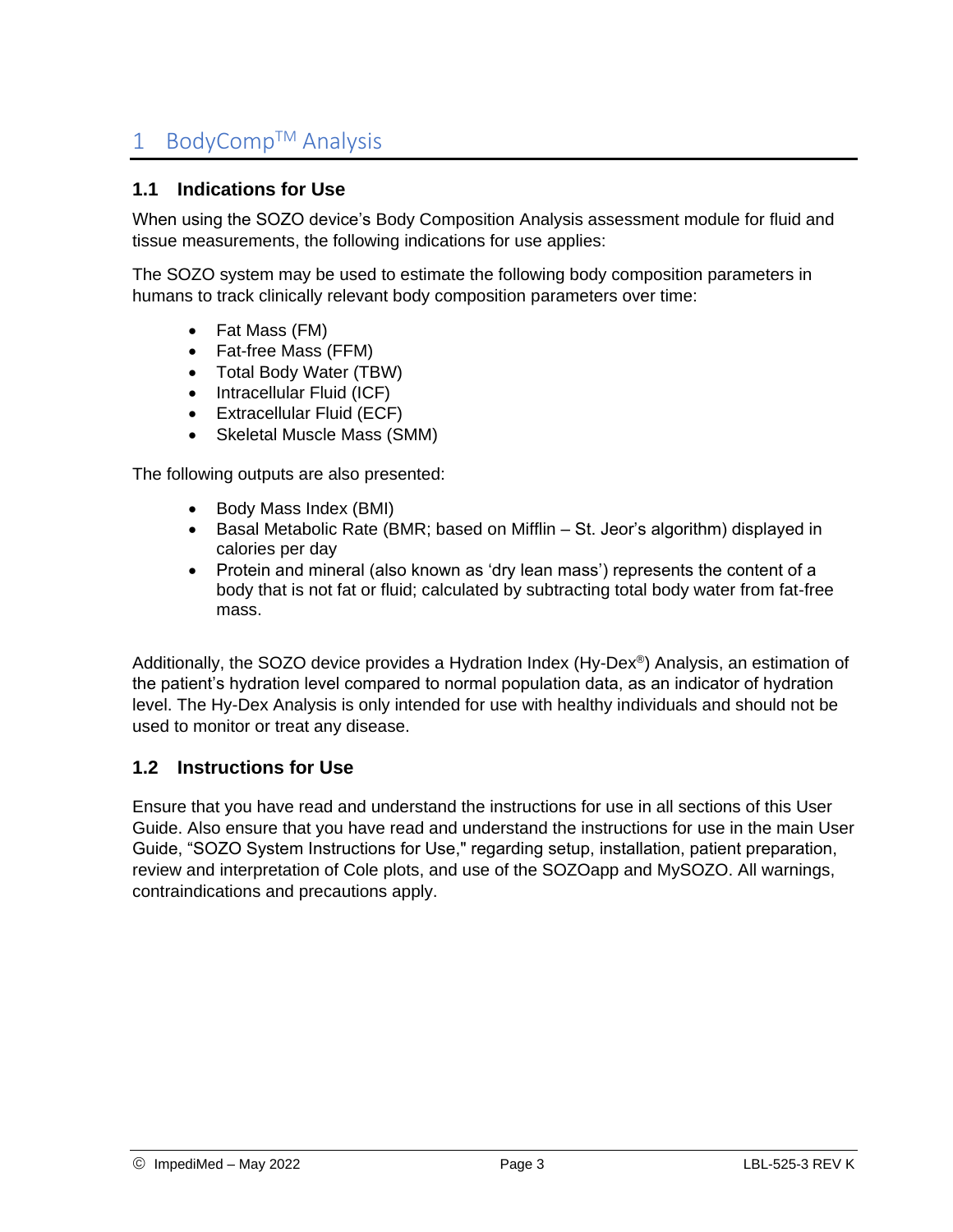### **2.1 Extracellular Fluid (ECF)**

All the fluid that is not contained within the cells. ECF is usually expressed as a volume (liters or pints) and as a percentage of TBW. Reference ranges for ECF are based on internal ImpediMed data.

#### **2.2 Intracellular Fluid (ICF)**

All the fluid that is contained within the cell membranes of the body. ICF is usually expressed as a volume (liters or pints) and as a percentage of TBW. Reference ranges for ICF are based on internal ImpediMed data.

#### **2.3 Total Body Water (TBW)**

All the water within a person's body, including both intracellular and extracellular fluid. This is expressed as a volume (liters or pints) or a percentage of total mass (e.g. 60% of mass is TBW). Reference ranges for TBW are based on internal ImpediMed data.

#### **2.4 ECF & ICF Distribution**

The ratio of ECF and ICF, expressed as a percentage of each of TBW (e.g. ICF 60% and ECF 40%). Changes in the ratio, particularly increases in ECF compared to previous ECF & ECF ratios, can be indicative of disease, malnutrition, inflammation, etc.

#### **2.5 Fat Mass (FM)**

The amount of mass a person has that is made up of fat. FM is typically measured in kilograms (kg) or pounds (lb) and is also expressed as a percentage of total mass (e.g. 24% body fat). Reference ranges for FM are based on modified ranges established by the American College of Sports Medicine 2017 "ACSM's Health-Related Physical Fitness Assessment".

#### **2.6 Fat-Free Mass (FFM)**

The amount of mass a person has that contains no fat. FFM includes bone, organs, body water, and the lean soft tissue elements of as muscle and connective tissue. FFM is typically measured in mass (kg or lb) or expressed as a percentage of total mass (e.g. 60% fat free mass). In the segmental measurement assessment, the lean soft tissue elements along are presented.

#### **2.7 Protein and Minerals**

The human body utilizes proteins and minerals as "building blocks". Protein and minerals can be thought of as Fat-Free Mass minus total body water, or "dry-lean mass." This is expressed as a weight (kg or lb) and a percentage of total mass.

Note: This estimate may not factor in 1-2% of an individual's total body weight, comprised of carbohydrates.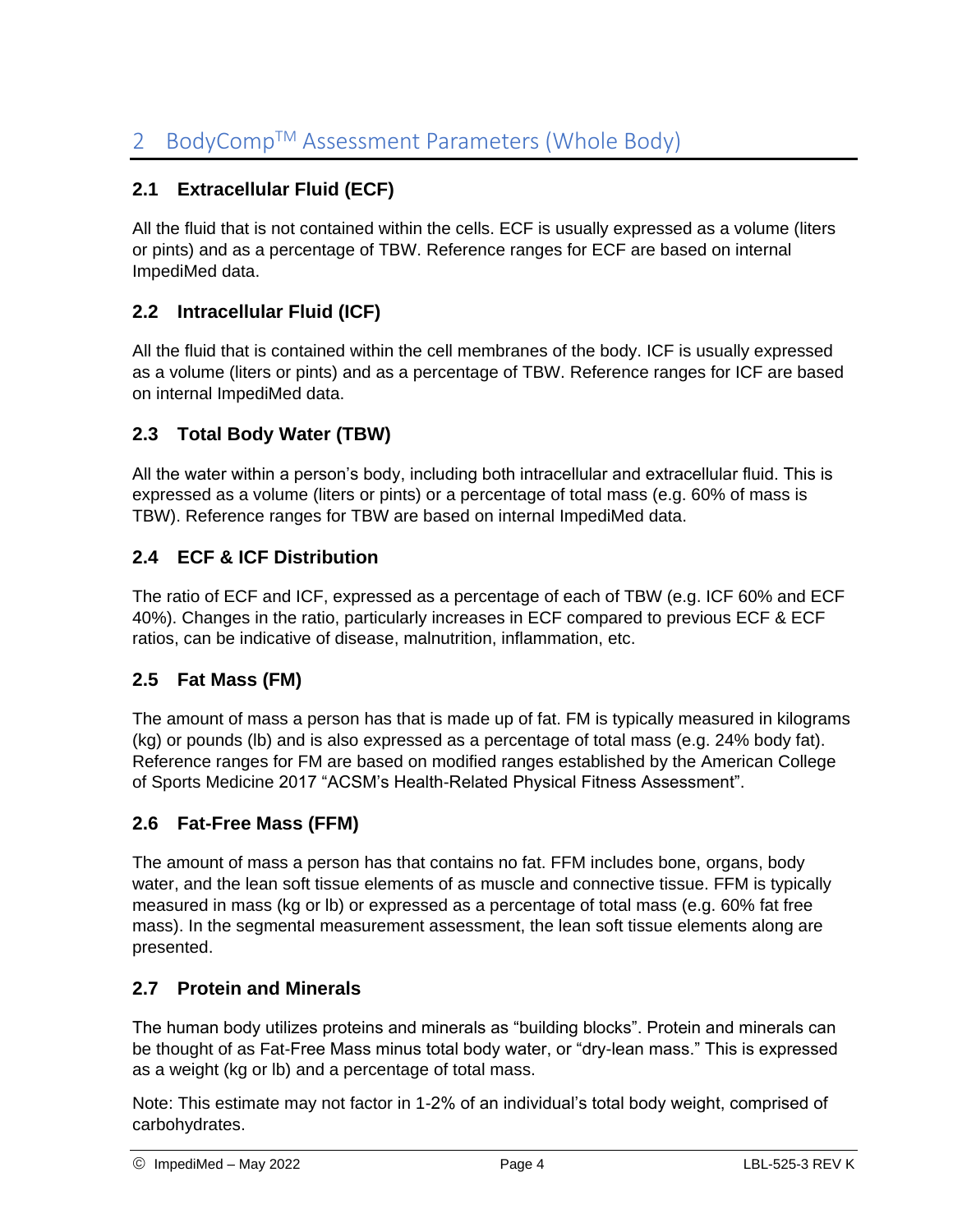#### **2.8 Skeletal Muscle Mass (SMM)**

This includes all muscle mass that mechanically acts on bones to create movement. It does not include cardiac or smooth muscle. Expressed as mass (kg or lb). NOTE: the SOZO device does not directly measure SMM, and the SMM value calculated is based on an algorithm developed and published in Janssen (2010)<sup>1</sup>. Reference ranges for SMM were established based on data presented in Janssen (2000)<sup>2</sup>.

#### **2.9 Basal Metabolic Rate (BMR)**

Amount of energy used by a person's body when at rest. ImpediMed uses the Mifflin-St. Jeor equation to calculate BMR. Expressed in calories per day.

#### **2.10 Phase Angle**

The resistance/reactance of a person's cell membrane at a 50 kHz frequency. Plotted as a vector, and is presented on a scale from 0-10 and is expressed as a degree. (e.g. 8.5°). Reference ranges for Phase Angle were established based on data presented in Bosy-Westphal (2006)<sup>3</sup>.

#### **2.11 Reference Ranges**

When reviewing patient data, the following measurement outputs provide additional reference information against which the current results can be compared:

- o Total Body Water, expressed as a %
- o Extracellular Fluid, expressed as a %
- o Intracellular Fluid, expressed as a %
- o Fat Mass, expressed as a %
- o Hy-Dex
- o Skeletal Muscle Mass
- o BMI
- o Phase Angle

#### **2.12 Availability of Assessment Type**

Only Assessment Types licensed to your facility are available for you to review. For more about licensing of Assessments Types, see the main User Guide, "SOZO System Instructions for Use." The available Assessment Types for a given user is displayed in the SOZOapp and MySOZO. Licensed Assessments are displayed in the SOZOapp and MySOZO.

 $\overline{a}$ 

<sup>1</sup> Janssen I *et al*, "Estimation of skeletal muscle mass by bioelectrical impedance analysis." *J. Appl Physiol.* 89(2):465-71

<sup>2</sup> Janssen I *et al*, "Skeletal muscle mass and distribution in 468 men and women aged 18-88 yr." J Appl Physiol 89:81-88.

<sup>3</sup> Bosy-Westphal A *et al,* "Patterns of bioelectrical impedance vector distribution by body mass index and age: implications for body-composition analysis" Am J Clin Nutr 2005;82:1358.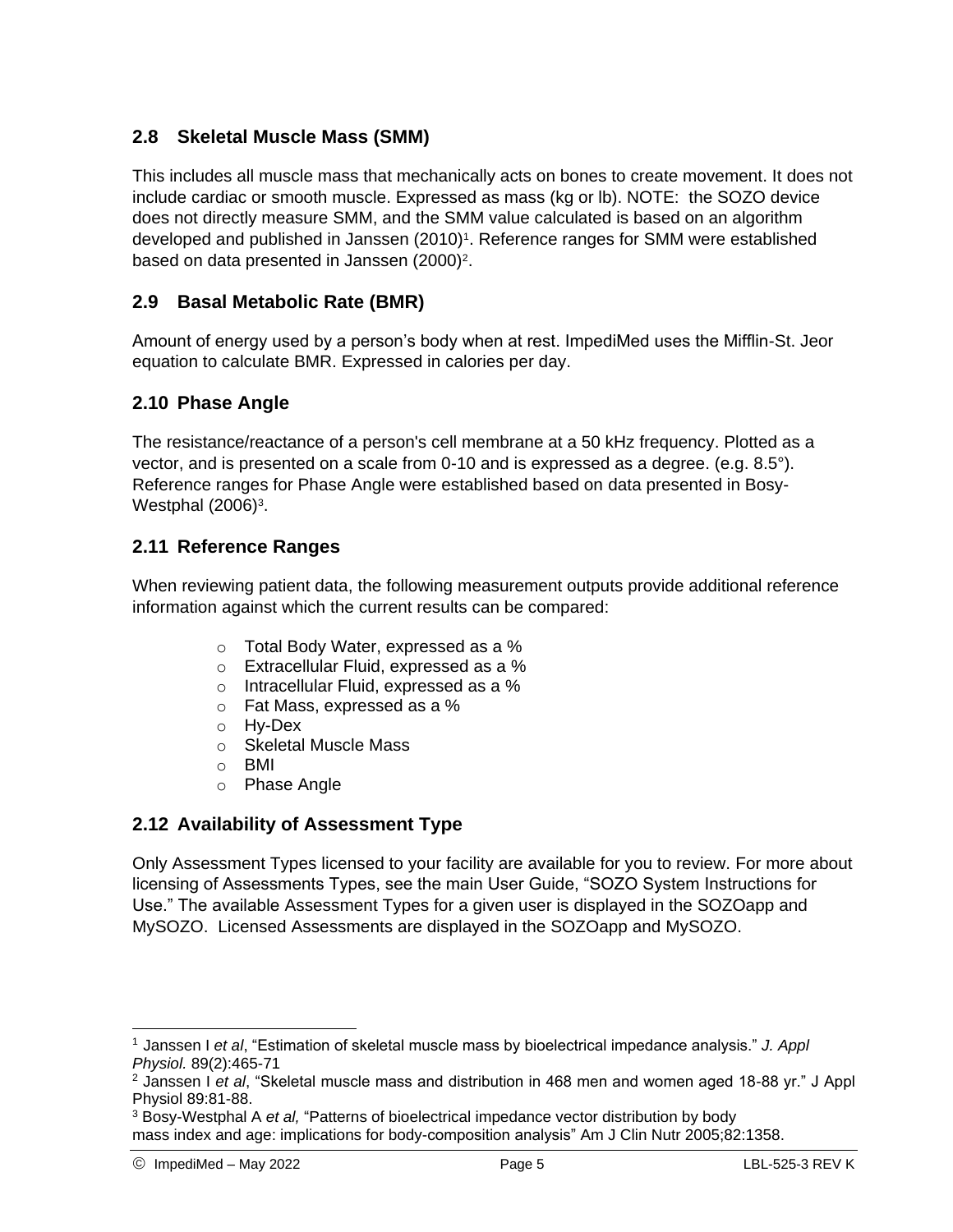#### **2.13 Choosing The Proper Assessment**

It is recommended that only the most appropriate and relevant assessment is selected for each patient, taking into consideration patient diagnosis and the individual needs of the patient as determined by their health care provider.

#### **2.14 Recommended Measurement Frequency**

Measurement frequency should be based on clinical evaluation of the patient's monitoring needs. Daily, weekly or monthly readings may be appropriate using your best clinical judgment.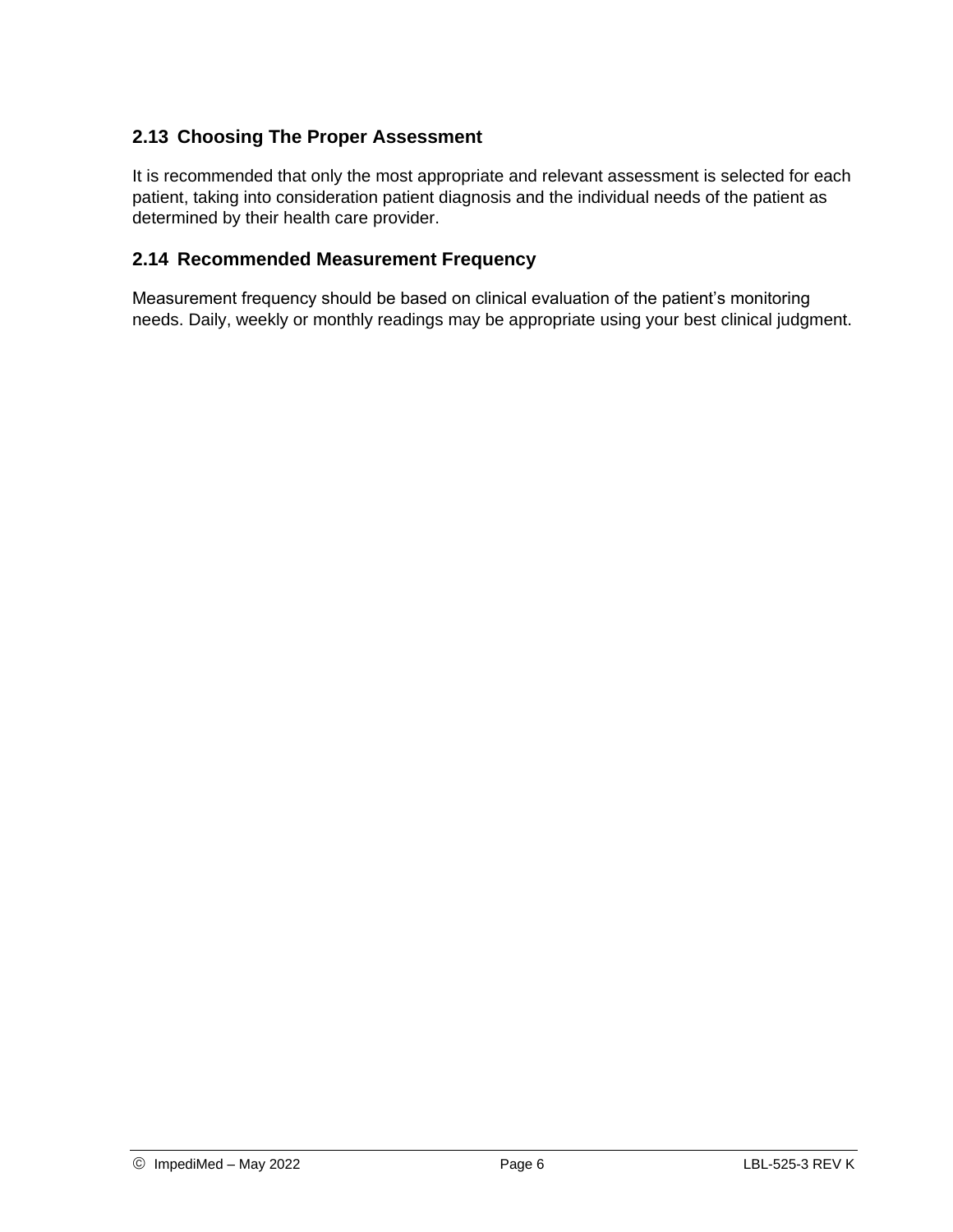# 3 Segmental BodyComp™ Assessment Parameters (Limbs)

If your facility has licensed the SOZO segmental body composition analysis module, and the patient has been selected to have segmental results presented, a subset of SOZO Body Composition outputs can also be tracked for individual limbs in the same patient.

The following body composition outputs are presented for segmental analysis:

- **Total Body Water (TBW)**
- **Extracellular Fluid (ECF)**
- **Intracellular Fluid (ICF)**
- ECF and ICF distribution (expressed as a percentage of total body water for the limb)
- **Skeletal Muscle Mass (SMM)**
- **EXEC** Lean Soft Tissue (a subset of Fat-Free Mass)
- Phase Angle

#### **Note: reference ranges are not available for individual body segments.**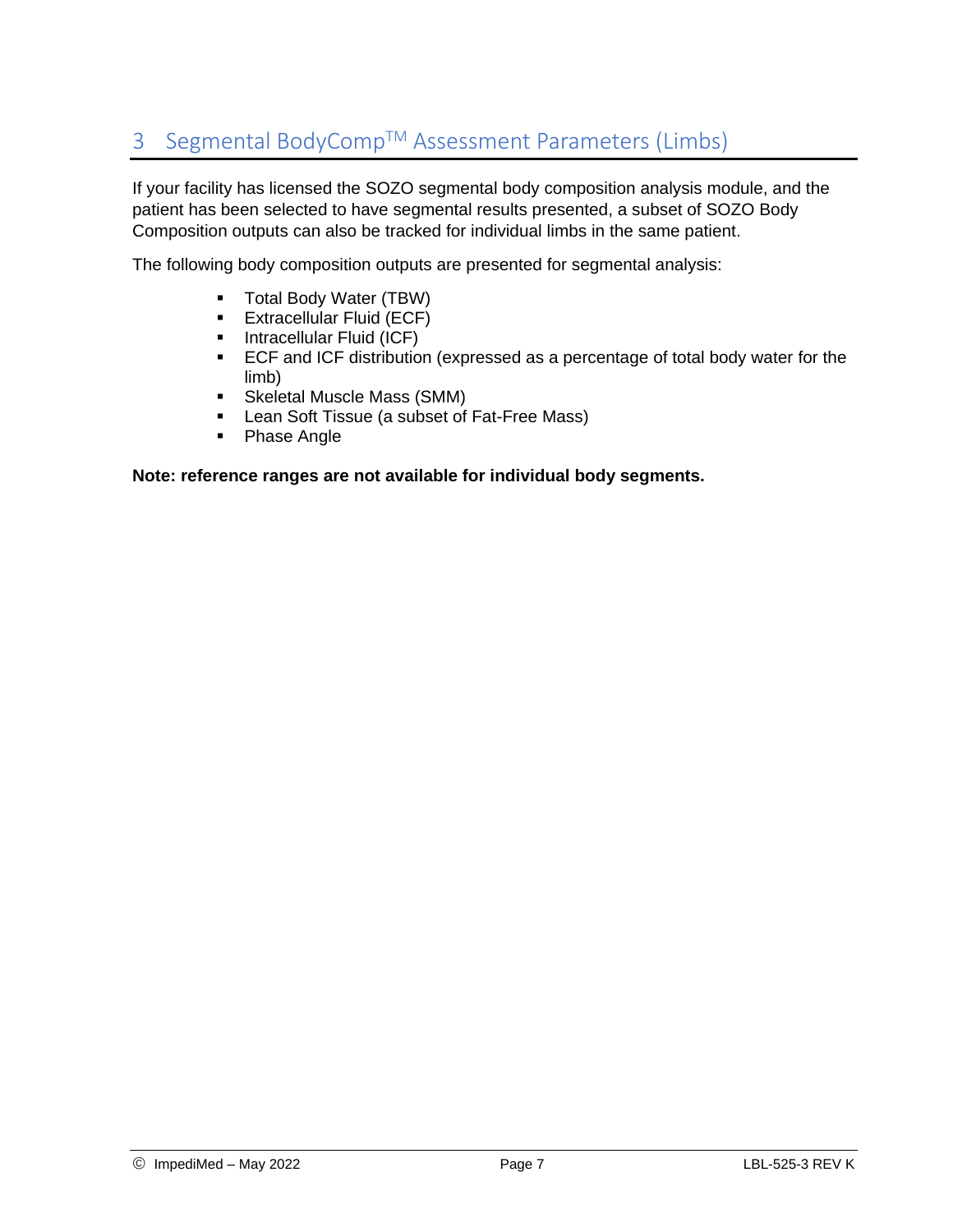## 4 BodyComp™ Results

At the conclusion of a measurement, the Body Composition Analysis module will present a screen containing a wide range of body composition information in your preferred units of measure (defined in the SOZOapp settings section). For patients who are being assessed for other clinical conditions, the body composition measurements may be utilized to provide additional data and guidance to the clinician.

|  |  |  | 4.1 Example of Whole BodyComp™ Results |  |
|--|--|--|----------------------------------------|--|
|--|--|--|----------------------------------------|--|

| First name: Mattie<br>Last name: Anderson      |               | Sex:              | Date of birth: 27 Apr 1966<br><b>Female</b> |                     | Medical record number: 8009007799657<br>Last assessment:                      | 16 Mar 2021, 19:55 |                                      | $\blacktriangledown$ 1 12:30 |
|------------------------------------------------|---------------|-------------------|---------------------------------------------|---------------------|-------------------------------------------------------------------------------|--------------------|--------------------------------------|------------------------------|
| 20 Oct 2020 10:51<br>013:56<br><b>BASELINE</b> |               | 22 Nov 2020 17:00 |                                             | 23 Dec 2020 17:45   | 7 Feb 2021 17:27<br><b>BASELINE</b>                                           |                    | 13 Mar 2021 13:56<br><b>BASELINE</b> | 16 Ma                        |
|                                                |               | ₩ History         |                                             | $\bullet$ Tags<br>5 |                                                                               | <b>Delete</b>      |                                      |                              |
|                                                | L-Dex         | HF-Dex            | <b>BODY COMPOSITION</b>                     |                     | <b>SEGMENTAL</b>                                                              | <b>COLE PLOTS</b>  |                                      |                              |
| <b>FLUID ANALYSIS</b>                          |               |                   |                                             |                     |                                                                               |                    | <b>SET AS BASELINE</b>               |                              |
| <b>TOTAL BODY WATER (TBW)</b>                  | <b>LITERS</b> | % WEIGHT          |                                             |                     |                                                                               |                    |                                      |                              |
| Current                                        | 38.5          | 50.6              |                                             |                     |                                                                               |                    |                                      |                              |
| <b>Change From Previous</b>                    | 0.6           | 0.0               |                                             |                     | No reference range is available for this output.                              |                    |                                      |                              |
| <b>Baseline</b>                                | 37.9          | 50.6              |                                             |                     | Patient age falls outside reference range data set.                           |                    |                                      |                              |
| <b>Change From Baseline</b>                    | 0.6           | 0.0               |                                             |                     |                                                                               |                    |                                      |                              |
| <b>EXTRACELLULAR FLUID (ECF)</b>               | <b>LITERS</b> | % TBW             |                                             |                     |                                                                               |                    |                                      | - BASELINE                   |
| <b>Current</b>                                 | 17.7          | 46.1              |                                             |                     |                                                                               | 46.1               |                                      |                              |
| <b>Change from Previous</b>                    | 0.3           | 0.5               |                                             |                     |                                                                               | ۰                  |                                      |                              |
| <b>Baseline</b>                                |               | ä,                |                                             |                     |                                                                               |                    |                                      |                              |
| <b>Change from Baseline</b>                    | L,            | L,                | 38.9%<br>$-3SD$                             | 40.9%<br>$-2SD$     | 42.9%<br>44.9%<br>$-1SD$<br><b>MEAN</b>                                       | 46.9%<br>1SD       | 48.9%<br>2SD                         | 50.9%<br>3SD                 |
| <b>INTRACELLULAR FLUID (ICF)</b>               | <b>LITERS</b> | % TBW             |                                             |                     |                                                                               |                    |                                      |                              |
| Current                                        | 21.6          | 56.1              |                                             |                     |                                                                               | 56.1               |                                      | - BASELINE                   |
| <b>Change From Previous</b>                    | 0.4           | 0.1               |                                             |                     |                                                                               | 1                  |                                      |                              |
| <b>Baseline</b>                                | 21.2          | 56.0              |                                             |                     |                                                                               |                    |                                      |                              |
| <b>Change From Baseline</b>                    | 0.4           | 0.1               | 50.0%<br>$-3SD$                             | 51.7%<br>$-2SD$     | 53.4%<br>55.1%<br>$-1SD$<br><b>MEAN</b>                                       | 56.8%<br>1SD       | 58.5%<br>2SD                         | 60.2%<br>3SD                 |
| Hy-Dex                                         |               |                   |                                             |                     |                                                                               |                    |                                      |                              |
|                                                |               |                   |                                             |                     | Less Hydrated $\bullet$ $\bullet$ $\bullet$ $\bullet$ $\bullet$ More Hydrated |                    |                                      | - BASELINE                   |
| Current                                        |               | 12.3              |                                             |                     |                                                                               | 12.3               |                                      |                              |
| <b>Change From Previous</b>                    |               | 3.7               |                                             |                     |                                                                               |                    |                                      |                              |
| <b>Baseline</b>                                |               | 8.6               | $-75.0$                                     | $-50.0$             | $-25.0$<br>0.0                                                                | 25.0               | 50.0                                 | 75.0                         |
| <b>Change From Baseline</b>                    |               | 3.7               | $-3SD$                                      | $-2SD$              | $-1SD$<br><b>MEAN</b>                                                         | 1SD                | 2SD                                  | 3SD                          |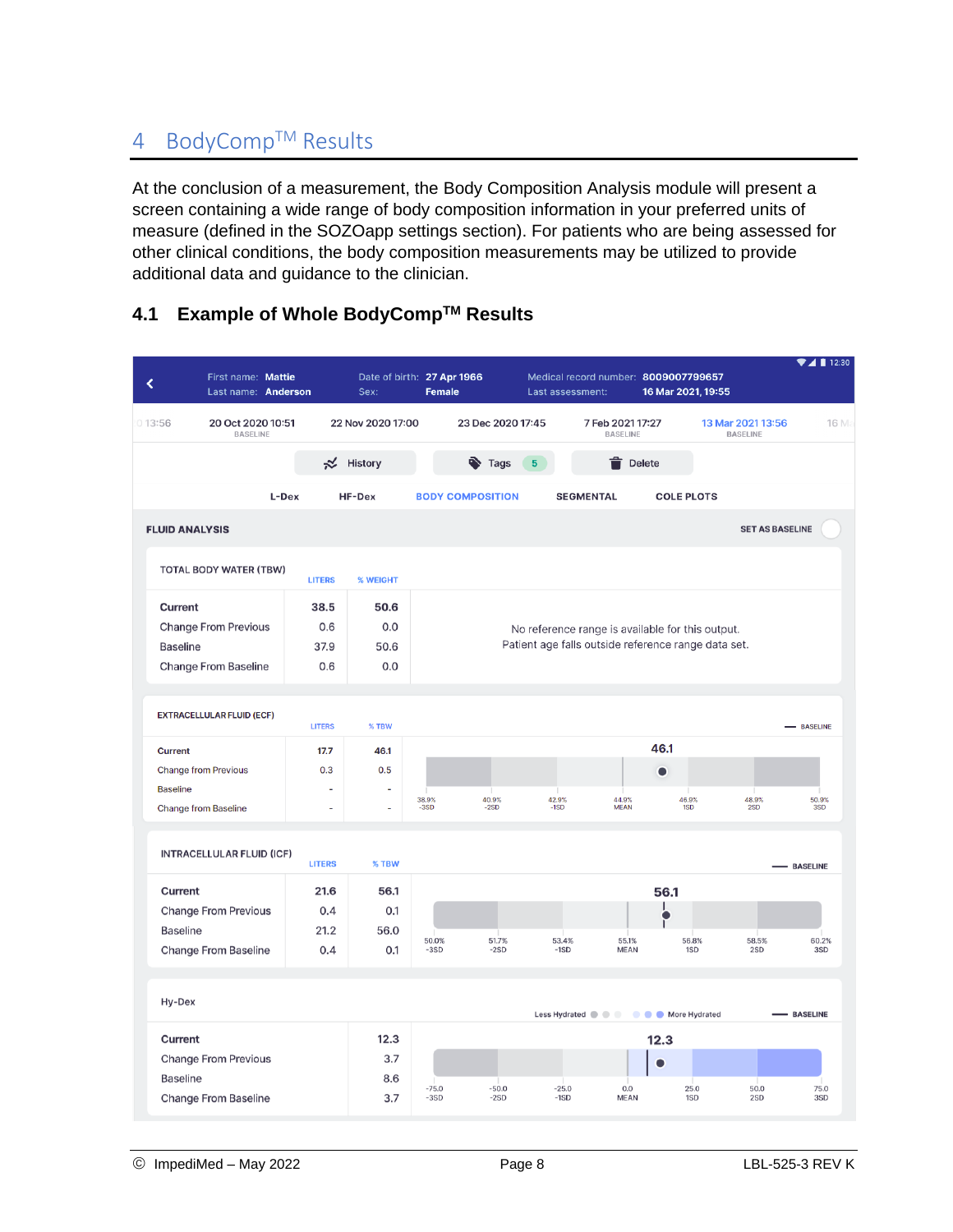Hy-Dex is a bi-directional scale that displays a person's fluid status as compared to a dataset from an average population. Hy-Dex is only intended for use with healthy patients<br>and should not be used to diagnose or treat

#### **TISSUE ANALYSIS**

| <b>SKELETAL MUSCLE MASS (SMM)</b> | kg   | % WEIGHT          |        |        |        |                      |                                         |       | - BASELINE      |
|-----------------------------------|------|-------------------|--------|--------|--------|----------------------|-----------------------------------------|-------|-----------------|
| <b>Current</b>                    | 21.4 | 28.2              |        |        |        | 28.2                 |                                         |       |                 |
| <b>Change From Previous</b>       | 0.3  | 0.0               |        |        |        | Ι.<br>$\bullet$      |                                         |       |                 |
| <b>Baseline</b>                   | 21.1 | 28.2              | 15.9%  | 20.3%  | 24.7%  | ī                    |                                         | 37.9% | 42.3%           |
| Change From Baseline              | 0.3  | 0.0               | $-3SD$ | $-2SD$ | $-1SD$ | 29.1%<br><b>MEAN</b> | 33.5%<br>1SD                            | 2SD   | 3SD             |
| <b>FAT MASS (FM)</b>              | kg   | % WEIGHT          |        |        |        |                      | Very Lean Lean Good Fair High Very High |       | - BASELINE      |
| Current                           | 23.5 | 30.8              |        |        |        |                      | 30.8                                    |       |                 |
| <b>Change From Previous</b>       | 0.4  | $-0.1$            |        |        |        |                      | $\blacksquare$                          |       |                 |
| <b>Baseline</b>                   | 23.1 | 30.9              |        |        |        |                      |                                         |       |                 |
| Change From Baseline              | 0.4  | $-0.1$            | 5.0%   |        | 19.1%  | 23.6%<br>27.6%       | 30.8%                                   | 35.0% | 40.0%           |
|                                   |      |                   |        |        |        |                      |                                         |       |                 |
| FAT FREE MASS (FFM)               | kg   | % WEIGHT          |        |        |        |                      |                                         |       | - BASELINE      |
| Current                           | 52.6 | 69.2              |        |        | 69.2   |                      |                                         |       |                 |
| <b>Change From Previous</b>       | 0.9  | 0.1               |        |        |        |                      |                                         |       |                 |
| <b>Baseline</b>                   | 51.7 | 69.1              | 60.0%  | 65.0%  | 69.2%  | 76.4%<br>72.4%       | 80.9%                                   |       | 95.0%           |
| <b>Change From Baseline</b>       | 0.9  | 0.1               |        |        |        |                      |                                         |       |                 |
| <b>PROTEIN &amp; MINERALS</b>     | kg   | % WEIGHT          |        |        |        |                      |                                         |       | - BASELINE      |
| Current                           | 14.1 | 18.6              |        |        |        |                      |                                         |       |                 |
| <b>Change From Previous</b>       | 0.3  | 0.1               |        | 18.6   |        |                      |                                         |       |                 |
| <b>Baseline</b>                   | 13.9 | 18.5              |        |        |        |                      |                                         |       |                 |
| Change From Baseline              | 0.2  | 0.1               | 0.0%   | 25.0%  |        | 50.0%                |                                         | 75.0% | 100.0%          |
| <b>METABOLIC REPORT</b>           |      |                   |        |        |        |                      |                                         |       |                 |
| <b>BODY MASS INDEX (BMI)</b>      |      | kg/m <sup>2</sup> |        |        |        |                      | Underweight Healthy Overweight Obese    |       | <b>BASELINE</b> |
| <b>Current</b>                    |      | 26.3              |        |        |        |                      | 26.3                                    |       |                 |
| <b>Change From Previous</b>       |      | 0.4               |        |        |        |                      | О                                       |       |                 |
| <b>Baseline</b>                   |      | 25.9              |        |        |        |                      |                                         |       |                 |
|                                   |      |                   | 10.0   |        |        | 18.5                 | 25.0<br>30.0                            |       | 40.0            |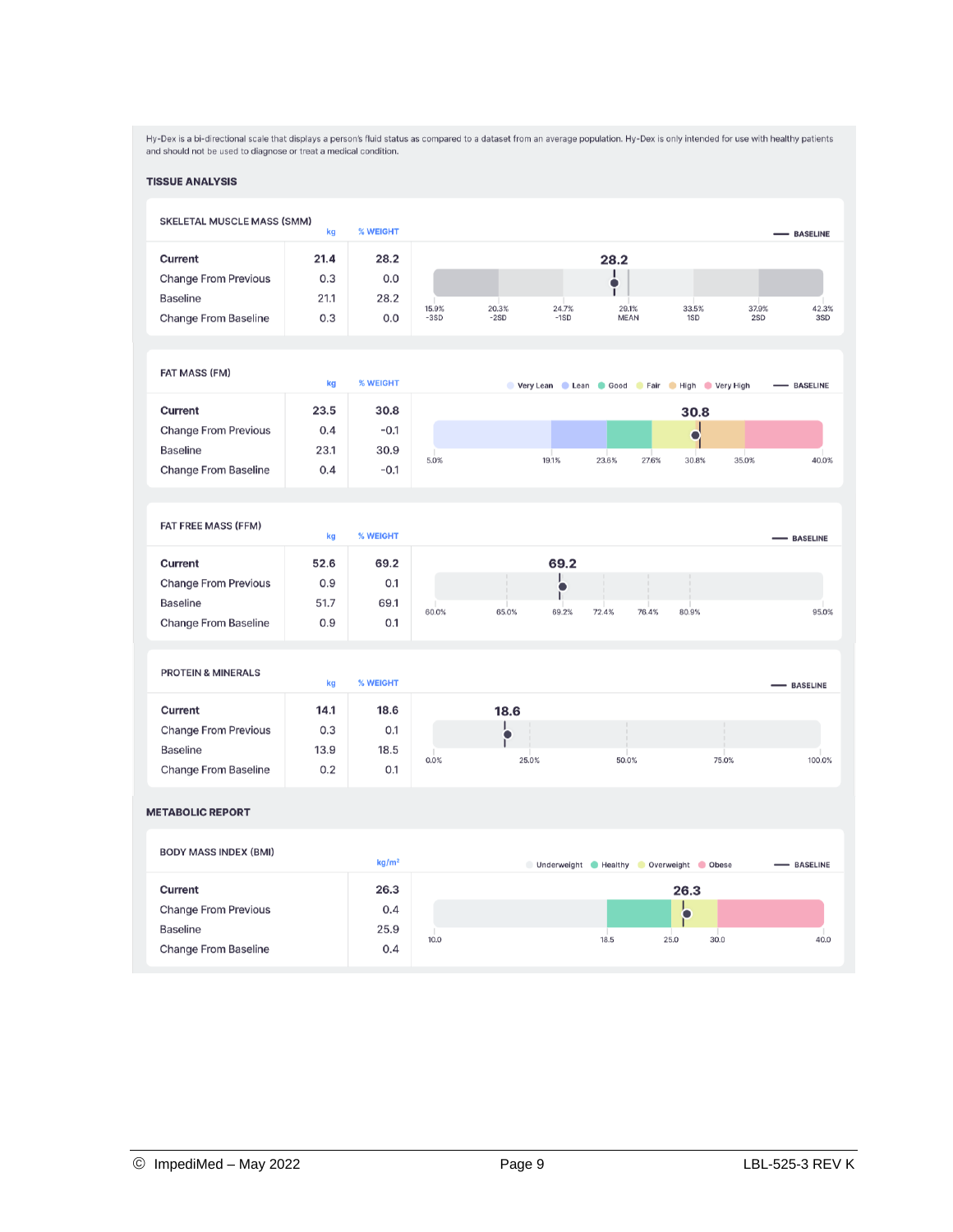| <b>PHASE ANGLE</b>                                                                | <b>DEGREES</b>                 |                                |                                     |                                                                               |                     |                    |                    | - BASELINE                 |
|-----------------------------------------------------------------------------------|--------------------------------|--------------------------------|-------------------------------------|-------------------------------------------------------------------------------|---------------------|--------------------|--------------------|----------------------------|
| Current<br><b>Change From Previous</b><br>Baseline<br><b>Change From Baseline</b> | 4.8<br>$-0.1$<br>4.9<br>$-0.1$ | $3.8^\circ$<br>$-3SD$          | 4.8<br>۰<br>$4.5^{\circ}$<br>$-2SD$ | $5.2^\circ$<br>$-1SD$                                                         | 5.9°<br><b>MEAN</b> | $6.6^\circ$<br>1SD | $7.3^\circ$<br>2SD | $8.0^\circ$<br>3SD         |
| <b>BASAL METABOLIC RATE (BMR)</b>                                                 |                                | <b>CALS/DAY</b>                | <b>WEIGHT</b>                       |                                                                               |                     |                    |                    | kg                         |
| Current<br><b>Change From Previous</b><br>Baseline<br>Change From Baseline        |                                | 1397.6<br>7.7<br>1389.9<br>7.7 | Current                             | <b>Change From Previous</b><br><b>Baseline</b><br><b>Change From Baseline</b> |                     |                    |                    | 76.1<br>1.3<br>74.8<br>1.3 |

**Note: all SOZO volume results are calculated using full precision of the impedance information and then rounded to one decimal place for display. As such, when results are small, minor differences between absolute numbers and percentages may be observed.**

#### **4.2 Historical Results**

Results and patient history of Body Composition Analysis may also be viewed in MySOZO. For more about results and patient history, see the main User Guide, "SOZO System Instructions for Use."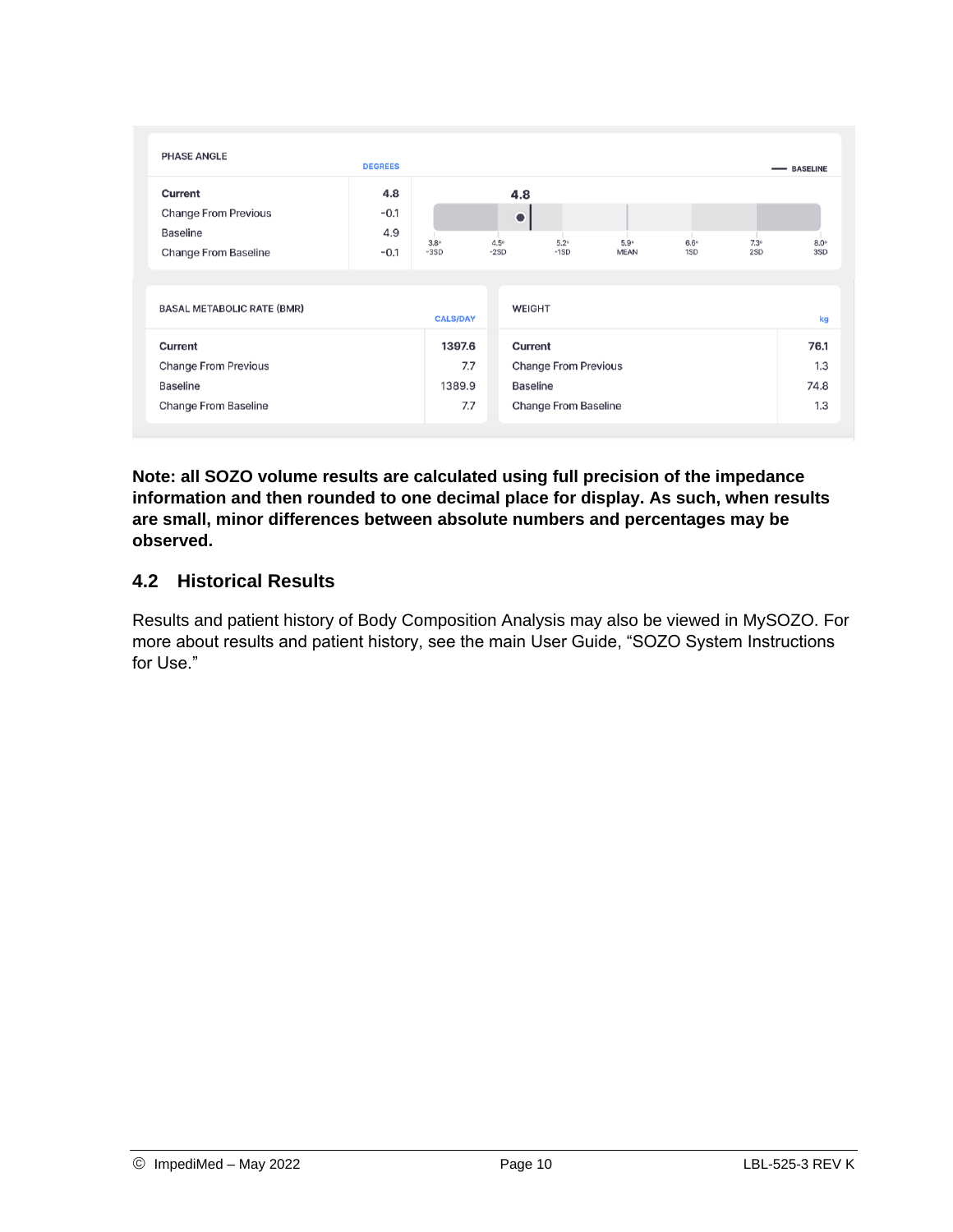|                            |                                      | Last name: Anderson | Sex:                              | Date of birth: 27 Apr 1966<br><b>Female</b> |                            | Last assessment:                    | Medical record number: 8009007799657<br>16 Mar 2021, 19:55 |                                       |
|----------------------------|--------------------------------------|---------------------|-----------------------------------|---------------------------------------------|----------------------------|-------------------------------------|------------------------------------------------------------|---------------------------------------|
| 013:56                     | 20 Oct 2020 10:51<br><b>BASELINE</b> |                     | 22 Nov 2020 17:00                 |                                             | 23 Dec 2020 17:45          | 7 Feb 2021 17:27<br><b>BASELINE</b> | 13 Mar 2021 13:56<br><b>BASELINE</b>                       | 16 Ma                                 |
|                            |                                      |                     | $\precsim$ History                |                                             | $\bullet$ Tags<br>5        |                                     | Delete                                                     |                                       |
|                            |                                      | L-Dex               | HF-Dex                            | <b>BODY COMPOSITION</b>                     |                            | <b>SEGMENTAL</b>                    | <b>COLE PLOTS</b>                                          |                                       |
|                            |                                      |                     | <b>SET AS BASELINE (LEFT ARM)</b> | ✓                                           |                            |                                     | <b>SET AS BASELINE (RIGHT ARM)</b>                         | ✓                                     |
| <b>LEFT ARM</b>            |                                      |                     | <b>CURRENT</b>                    | <b>CHANGE</b><br><b>FROM BASELINE</b>       | <b>RIGHT ARM</b>           |                                     | <b>CURRENT</b>                                             | <b>CHANGE</b><br><b>FROM BASELINE</b> |
| <b>Total Body Water</b>    |                                      |                     | 1.7(L)                            | 0.0(L)                                      | <b>Total Body Water</b>    |                                     | 1.9(L)                                                     | 0.0(L)                                |
| <b>Extracellular Fluid</b> |                                      |                     | $0.8(L)$ , 46.7(%Tbw)             | 0.0(L)                                      | <b>Extracellular Fluid</b> |                                     | $0.8(L)$ , 44.2 $(\%$ Tbw)                                 | 0.0(L)                                |
| <b>Intracellular Fluid</b> |                                      |                     | $0.9(L)$ , 53.3(%Tbw)             | 0.0(L)                                      | <b>Intracellular Fluid</b> |                                     | $1.1(L)$ , 55.8(%Tbw)                                      | 0.0(L)                                |
|                            | <b>Skeletal Muscle Mass</b>          |                     | 1.7(Kg)                           | $0.0$ (kg)                                  |                            | <b>Skeletal Muscle Mass</b>         | 1.7(Kg)                                                    | $0.0$ (kg)                            |
| <b>Lean Soft Tissue</b>    |                                      |                     | $2.2$ (Kg)                        | 0.0(kq)                                     | <b>Lean Soft Tissue</b>    |                                     | 2.4(Kg)                                                    | 0.0(kq)                               |
| <b>Phase Angle</b>         |                                      |                     | $0.1^\circ$                       | $0.0^\circ$                                 | <b>Phase Angle</b>         |                                     | 0.1°                                                       | $0.0^\circ$                           |
|                            |                                      |                     | <b>SET AS BASELINE (LEFT LEG)</b> | ✓                                           |                            |                                     | <b>SET AS BASELINE (RIGHT LEG)</b>                         |                                       |
| <b>LEFT LEG</b>            |                                      |                     | <b>CURRENT</b>                    | <b>CHANGE</b><br><b>FROM BASELINE</b>       | <b>RIGHT LEG</b>           |                                     | <b>CURRENT</b>                                             | <b>CHANGE</b><br><b>FROM BASELINE</b> |
|                            | <b>Total Body Water</b>              |                     | 8.0(L)                            | 0.0(L)                                      |                            | <b>Total Body Water</b>             | 7.7(L)                                                     | 0.0(L)                                |
|                            | <b>Extracellular Fluid</b>           |                     | 4.0(L), 49.9(%Tbw)                | 0.0(L)                                      |                            | <b>Extracellular Fluid</b>          | $3.6(L)$ , $47.5$ (%Tbw)                                   | 0.0(L)                                |
|                            | Intracellular Fluid                  |                     | 4.0(L), 50.1(%Tbw)                | 0.0(L)                                      |                            | Intracellular Fluid                 | 4.1(L), 52.5(%Tbw)                                         | 0.0(L)                                |
|                            | <b>Skeletal Muscle Mass</b>          |                     | 6.2(Kg)                           | 0.0(kq)                                     |                            | <b>Skeletal Muscle Mass</b>         | 6.2(Kg)                                                    | $0.0$ (kg)                            |
|                            | <b>Lean Soft Tissue</b>              |                     | 10.4(Kg)                          | $0.0$ (kg)                                  |                            | <b>Lean Soft Tissue</b>             | 9.9(Kg)                                                    | $0.0$ (kg)                            |
| <b>Phase Angle</b>         |                                      |                     | $0.1^\circ$                       | $0.0^\circ$                                 | <b>Phase Angle</b>         |                                     | $0.1^\circ$                                                | $0.0^\circ$                           |
|                            |                                      |                     | <b>Patients</b>                   | n                                           | Settings                   |                                     | ۰<br>My Account                                            |                                       |

## **4.3 Example of Segmental BodyCompTM Results**

The same results and historical measurements for the patient's body composition results, including segmental results, may also be viewed in MySOZO. For more information on accessing MySOZO, see the main User Guide, "SOZO System Instructions for Use."

#### **4.4 Setting a Baseline**

Selection of a baseline  $-$  a "normal score" for an individual patient  $-$  is the optimal way to track changes over time. To set a baseline, select the most appropriate measurement by date from the patient's dashboard, and tap the button next to '*set as baseline*':